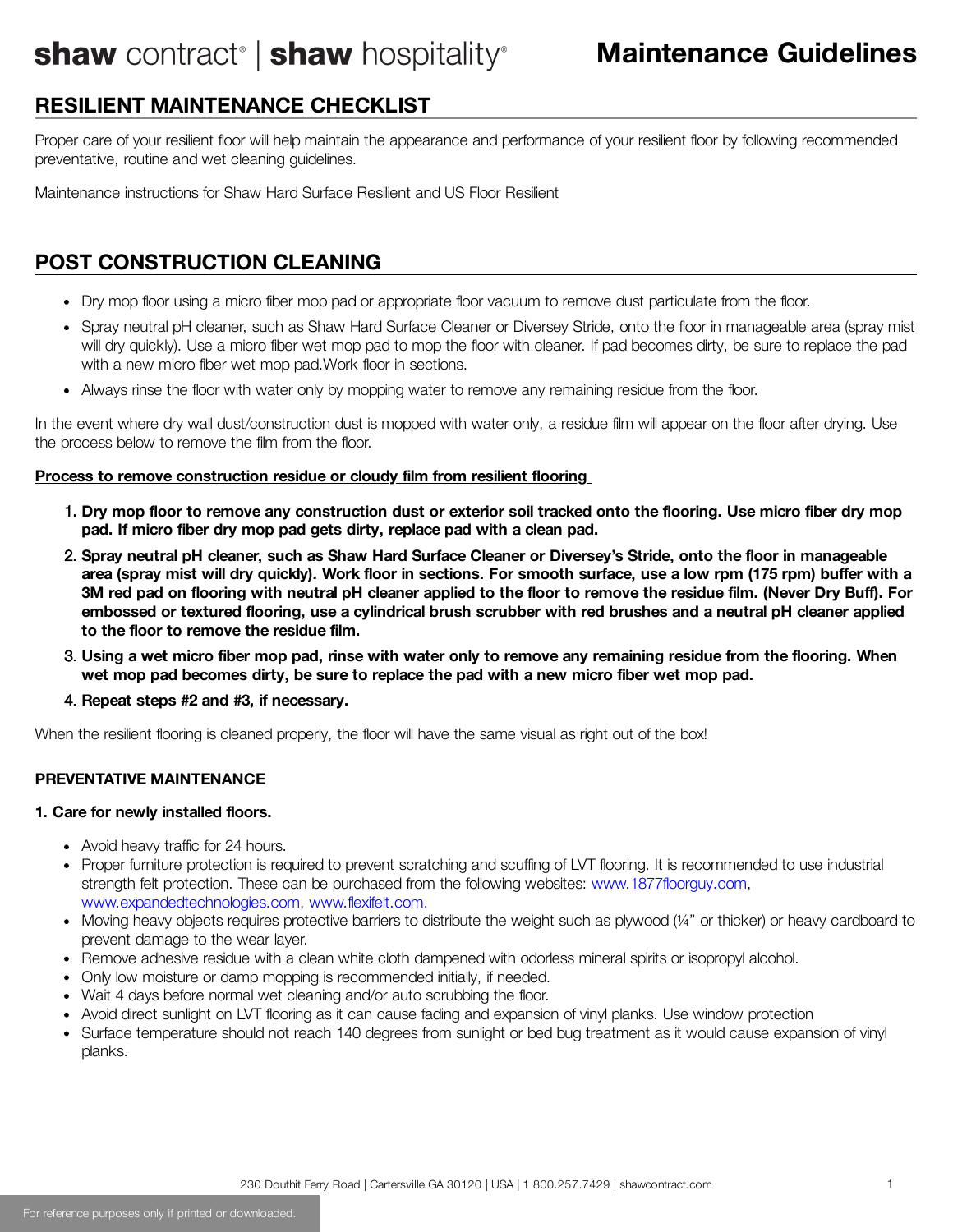# shaw contract<sup>®</sup> | shaw hospitality®

### **Maintenance Guidelines**

#### **2. Identify and address all sources of soiling.**

- Maintain a clean exterior (parking lots and walk ways) where dirt enters the building.
- Proper mats should have non-staining backing, use PVC backed matting. Use mats at entranceways, transition areas and special areas such as food service areas/restrooms to confine soil, oil, grease and high moisture areas.
- Entrance mats keep soil and moisture outside. Two matting categories are:
	- Soil Removal used at exterior entrances to remove soil from shoes
	- Absorbent mats used inside to minimize moisture
- Mats should cover at least 6 footsteps to capture soil transferring from shoes. Additional matting may be necessary during inclement weather. Include mats in the maintenance program and keep them clean.

#### **ROUTINE MAINTENANCE**

#### **1. Remove dry soil.**

- Sweep, vacuum or dust-mop frequently to remove soil particles that can abrade the wear layer.
- Dust mop treatments are not recommended since these products can transfer and attract soil.
- Do not use vacuums with rotating beater bars on hard surfaces.

#### **2. Promptly address spots and spills.**

- All spills should be addressed as quickly as possible to avoid staining and slip/fall hazards.
- Absorb wet spills and if necessary use a neutral pH vinyl cleaner\* and rinse with water.
- Isopropyl alcohol or mineral spirits can be used for oil/grease (petroleum-based) and/or scuff marks.

#### **3. Remove scuffs**.

- Cleaning with an auto scrubber or spray buffing with a spray/buff solutions\* using a low (175 rpm) machine and red pad will remove scuff marks. Agitation is the key to remove these marks.
- A tennis ball placed on the end of a stick, such as a broom handle, can be used as a tool to remove scuff marks. This allows you to remove scuffs from a standing position on smaller areas.

#### **WET CLEANING**

- Always pre-vacuum or dry dust mop before wet cleaning.
- Use neutral pH vinyl cleaner\* and follow the manufacturer's instructions for dilution and use.
- Common systems are: 1) Micro fiber wet mop or mop and two-bucket system, and 2) Automatic scrubbing with a red 3M pad/equivalent brushes.
- Rinse the floor with clean water. Repeat the rinse process if necessary to remove all haze
- Do not use brown or black pads/brushes. These pads are too aggressive and can damage the floor.
- Products containing bleach and steam mops are not recommended.

The above guidelines are recommended to maintain LVT, LVP and sheet resilient products. Application of finish is optional in certain applications. Always follow the finish manufacturer's instructions for mixing and method of application. It is also recommended that if finish is applied, additional cleaning products be from the same manufacturer due to compatibility issues. Specialty floors such as sports floors with cushion back, ESD/static-control and floating floors will have exceptions to the maintenance guidelines. Contact the Information Center or Technical Support at 877.502.7429.

\*There are many available cleaning and maintenance products for hard surfaces, especially resilient floors. These products should be evaluated since each location can have different requirements due to the type of soil, performance expectations and available maintenance equipment. Applying finishes will change the original product and the finish becomes the wear layer. The following are suggested products to assist the maintenance program:

- Neutral Cleaners: Diversey STRIDE® or PROMINENCE®, Shaw Hard Surface Cleaner, Hilway Direct Neutral Cleaner
- Spray and Buff: Diversey SNAPBACK®
- Matte Finish: Diversey Carefree Matte® Hilway Direct Plus Matte